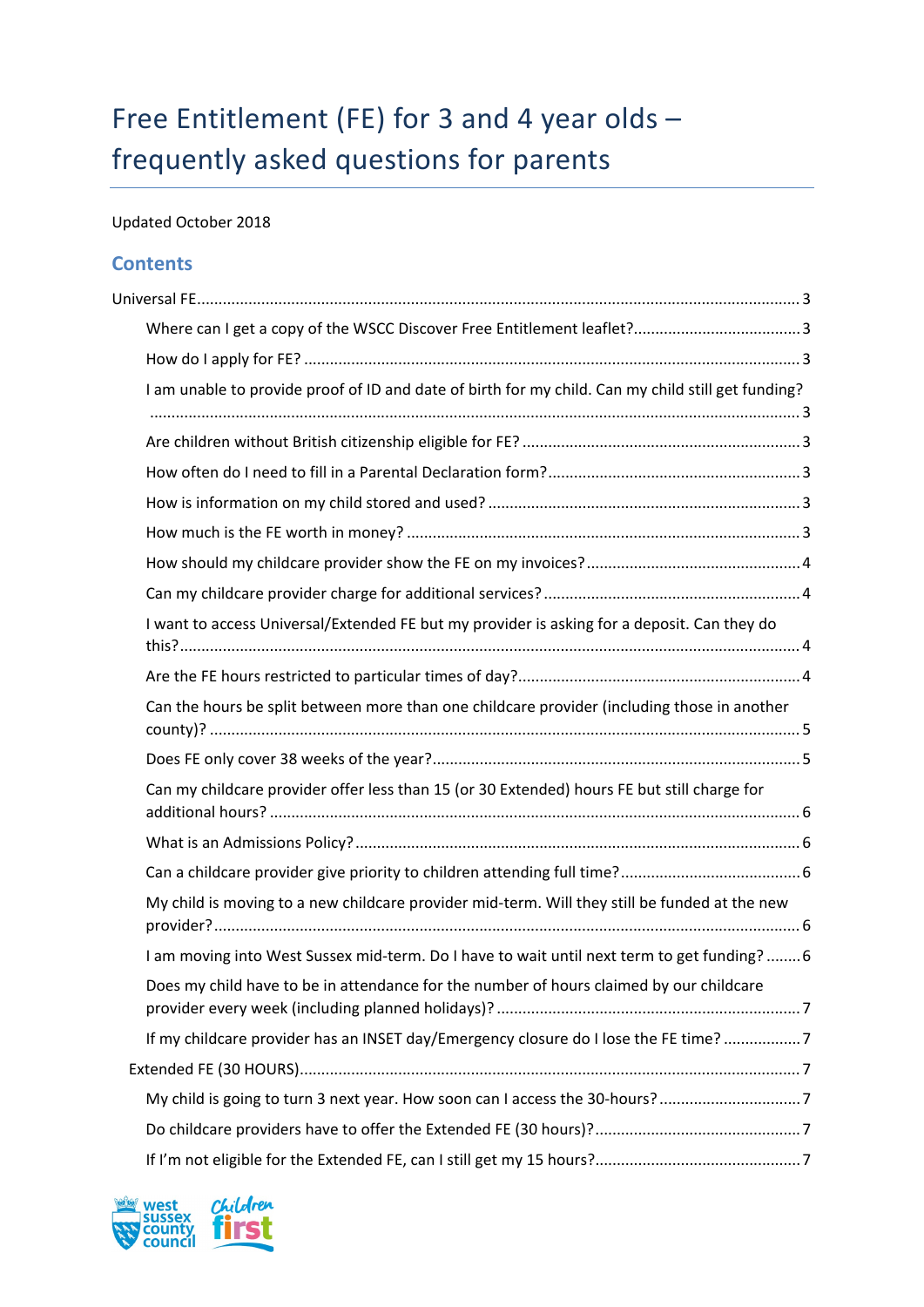| What happens if I become ineligible for the Extended FE e.g. because I lose my job?7                    |  |
|---------------------------------------------------------------------------------------------------------|--|
| Is there any difference in how the first 15 hours (Universal) and the second 15 hours (Extended)        |  |
|                                                                                                         |  |
| No, if you want to take up less, for example, 25 hours per week, this will still be funded by the       |  |
|                                                                                                         |  |
|                                                                                                         |  |
|                                                                                                         |  |
|                                                                                                         |  |
|                                                                                                         |  |
|                                                                                                         |  |
|                                                                                                         |  |
|                                                                                                         |  |
|                                                                                                         |  |
|                                                                                                         |  |
| If it is in the best interest of the child, shouldn't they be able to access Extended FE regardless     |  |
| Why did it take so long to enable children in foster care to take up Extended FE? 9                     |  |
| The child in foster care has a disability, and the foster carer is a full-time carer for this child $-$ |  |
|                                                                                                         |  |

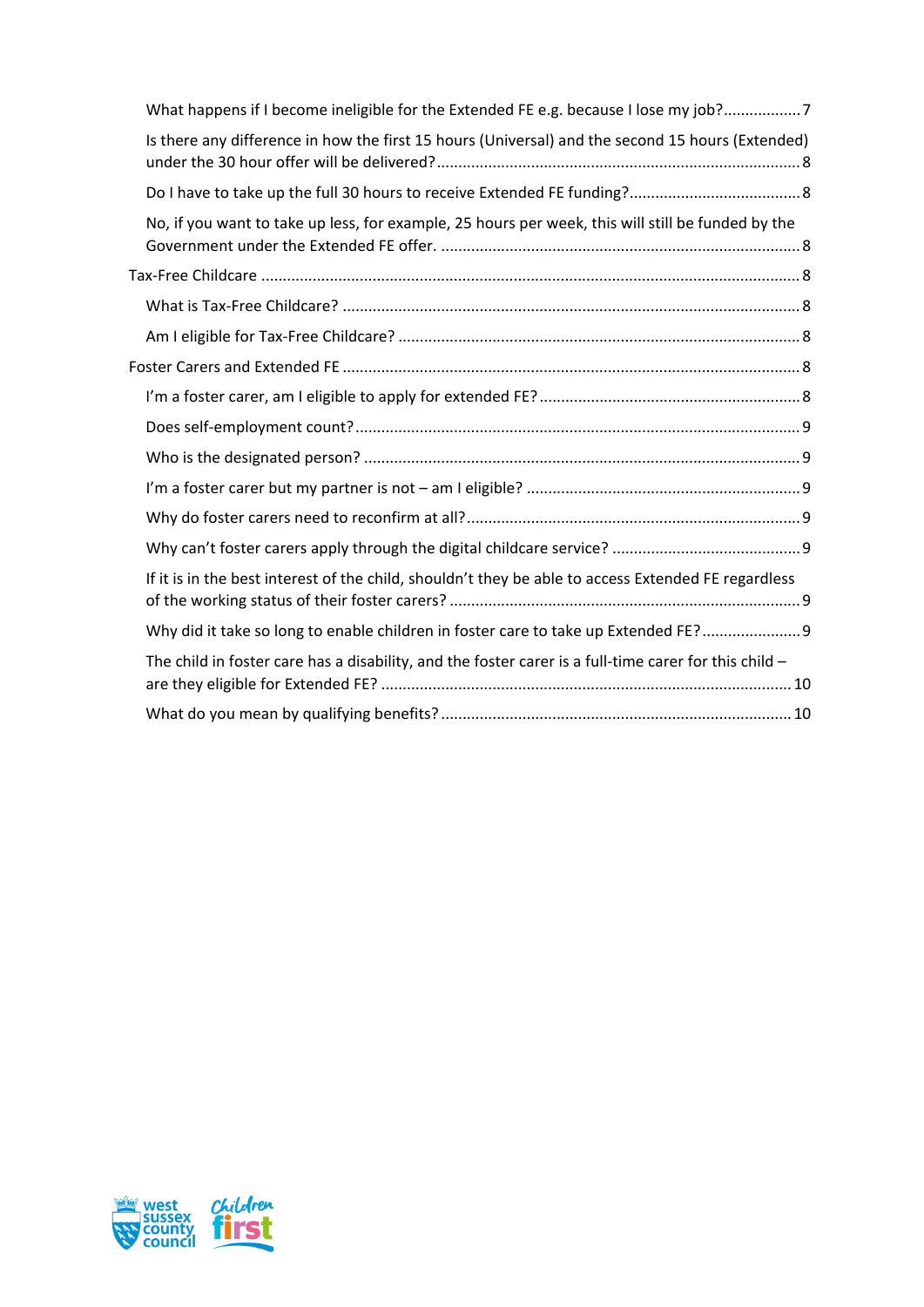# <span id="page-2-0"></span>**Universal FE**

### <span id="page-2-1"></span>**Where can I get a copy of the WSCC Discover Free Entitlement leaflet?**

A leaflet should be provided to you by your childcare provider, including the additional information about the Extended FE.

#### <span id="page-2-2"></span>**How do I apply for FE?**

For Universal FE, you should be given a Parent Declaration form to complete by your childcare provider. They will be able to talk you through each aspect of the form and how to complete this. The form will need to be signed by your childcare provider once they have seen an appropriate ID confirming the child's identity and date of birth, such as a passport or birth certificate.

For the Extended FE you first need to apply online through the [digital childcare service](https://www.childcarechoices.gov.uk/) at for HMRC to assess your eligibility. If you are eligible for the Extended FE you will receive an eligibility code. You should present this to your childcare provider along with your National Insurance number(s), your child's birth certificate or passport as proof of date of birth. Children are only eligible for the Extended FE once they reach the age criteria and the term following receipt of the validity code from the Government.

#### <span id="page-2-3"></span>**I am unable to provide proof of ID and date of birth for my child. Can my child still get funding?**

The childcare provider will not be able to claim funding for your child if they cannot verify your child's date of birth. Please contact the Family Information Service to discuss what other acceptable evidence you could provide.

#### <span id="page-2-4"></span>**Are children without British citizenship eligible for FE?**

Yes, funding of a child is not dependent on citizenship of a parent or child. A child moving to England from another country is entitled to Universal FE on the same basis as any other child, regardless of whether they have British citizenship.

If you are a non-EEA national, you must have recourse to public funds in order to access the Extended Entitlement.

### <span id="page-2-5"></span>**How often do I need to fill in a Parental Declaration form?**

You must complete one form for each childcare provider that will provide FE for your child. Additional boxes exist on the form to capture any subsequent changes to addresses, or hours claimed and you will be required to sign any updates. If you become eligible for the Extended FE at a later date, this additional information will also need to be added to the Parent Declaration and signed.

#### <span id="page-2-6"></span>**How is information on my child stored and used?**

The [Privacy Notice](https://www.westsussex.gov.uk/about-the-council/information-and-data/data-protection/privacy-notices/parents-accessing-early-years-and-childcare-provision-privacy-notice/) explains how the data is used and shared, and each childcare provider should display (or provide) a copy for parents.

#### <span id="page-2-7"></span>**How much is the FE worth in money?**

FE does not have a monetary value and is not a voucher or parent subsidy. Therefore, settings must not simply deduct the amount of funding they receive from your invoice. The childcare provider

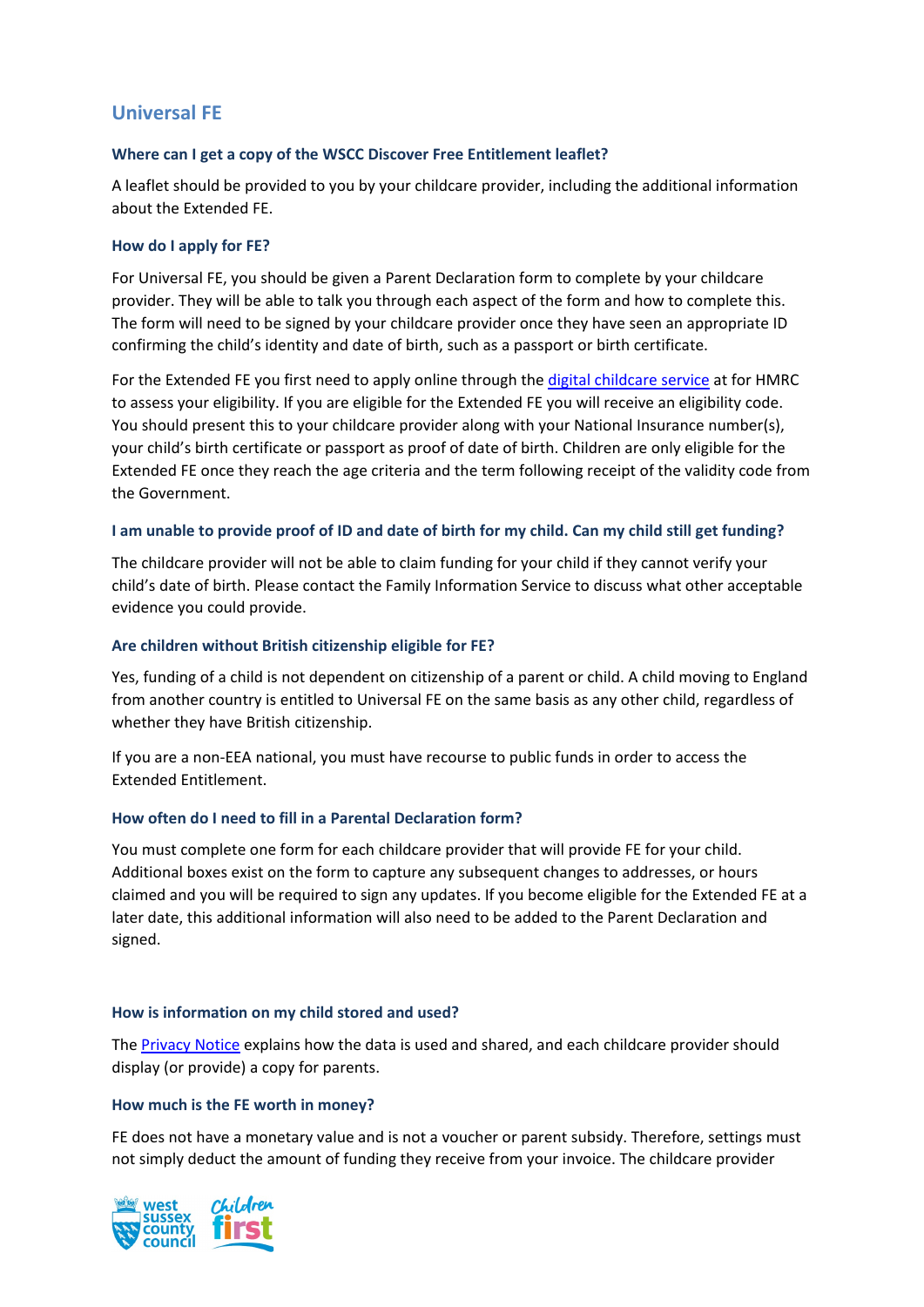claims the funding on behalf of the parent and this is paid directly to the childcare provider from WSCC. There should be no charge for any FE hours. Childcare providers can charge for additional time that the child attends, but additional paid for hours cannot be a condition of the place.

#### <span id="page-3-0"></span>**How should my childcare provider show the FE on my invoices?**

Providers should be able to show you a sample invoice and explain how charges are calculated and displayed. However, the invoice should never show your free hours as a monetary value. Childcare providers should supply clear, written information about any fees or charges for additional services, or additional time taken over and above the FE. Any fees charged for additional time must be at the standard rate of the childcare provider and should not be more than those charged to parents whose children do not access a free place.

#### <span id="page-3-1"></span>**Can my childcare provider charge for additional services?**

Childcare providers can charge for additional services but parents should not be required or expected to take them up in order to access a free place. Parents should be advised by the provider of any additional costs and an explanation of what they are for, before the child takes up the place. Childcare providers should provide an itemised bill stating clearly what is being paid for and what has been received free.

If the FE hours include lunchtime then the setting can charge for any meals they provide, but not for the time. Parents should be given the option of providing a healthy packed lunch instead. Consumables such as paper and paints cannot be charged for, though some providers may ask for a voluntary donation for such things. This must be voluntary and not a condition of accessing the FE at the provider.

- Optional = optional services are additional 'options' that you can opt in or opt out of, such as lunch, snacks, nappies etc. They are optional because if you opt in you pay the setting to provide them. If you opt out you don't pay but you must provide these for your child.
- Voluntary = voluntary contributions can be asked of you for the general support of the setting – like a donation. This can be for things such as paper, paints, post-its and general delivery of the EYFS. They are voluntary because you are not obliged to pay, but if you do not pay, you also do not have to provide these for your child. The setting is still required to provide these items for your child whether you donate or not.

Extras such as uniforms, book bags, branded items etc. are also voluntary as they are not an EYFS requirement, however, if you don't pay for them, the setting does not have to provide them.

#### <span id="page-3-2"></span>**I want to access Universal/Extended FE but my provider is asking for a deposit. Can they do this?**

Yes. Under Government rules, providers can charge a reasonable, refundable deposit for funded places for 3 and 4 year-olds. This is a separate deposit to one that may be charged by a provider for any additional services booked with the provider. Deposits for additional services are a private matter between parents and providers and the provider sets their own rules as to when and how additional service deposits are refunded.

### <span id="page-3-3"></span>**Are the FE hours restricted to particular times of day?**

Each childcare provider can stipulate where the funded hours fall during the day if they wish, providing they meet the requirements set out in the Statutory Guidance from the Department for Education. These include the following parameters:

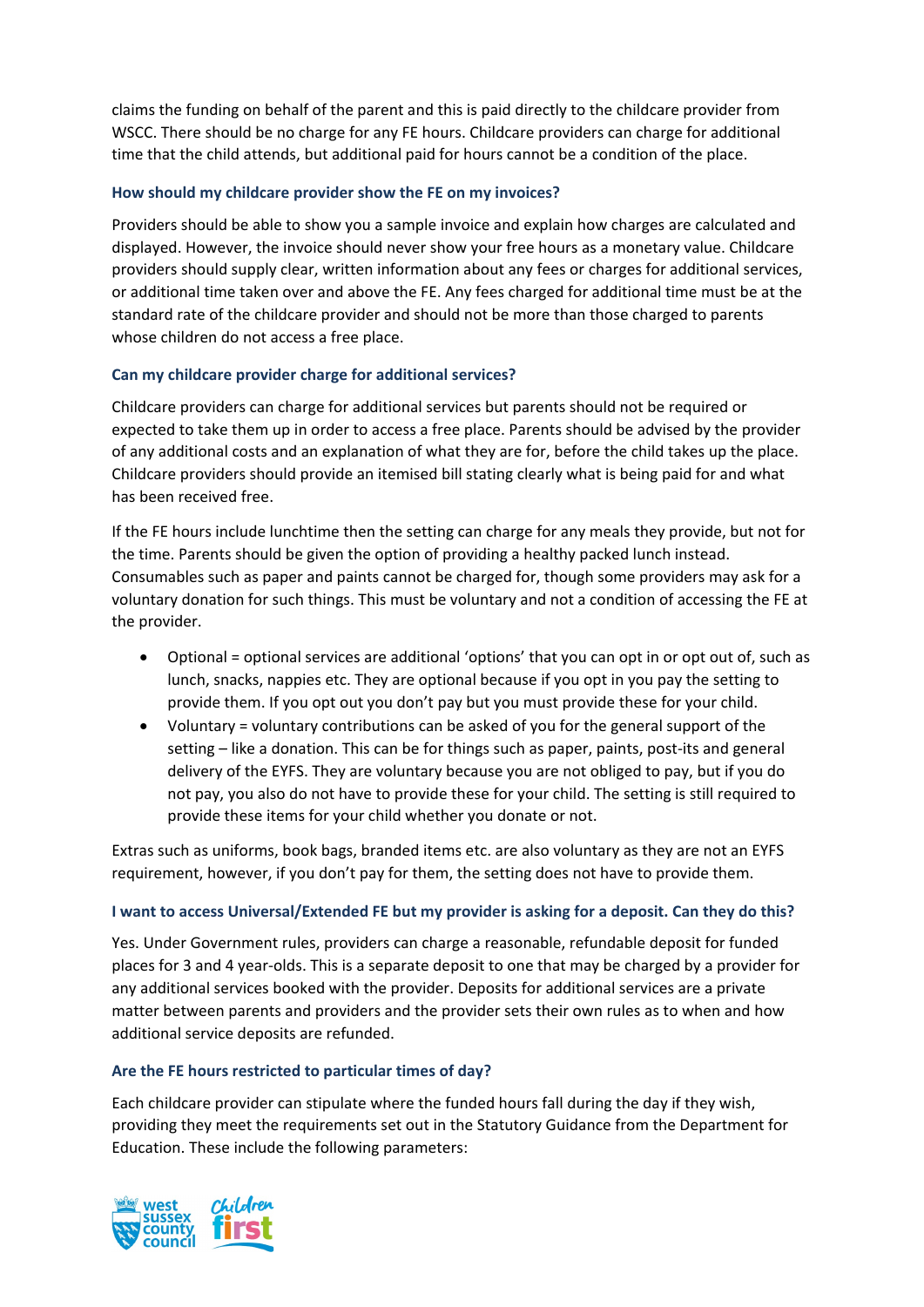- No FE session to be longer than 10 hours.
- FE hours cannot be claimed before 6am or after 8pm.
- Ensure children are able to take up their FE in continuous blacks and avoid artificial breaks in the day wherever possible.

This information must be clearly provided to parents.

# <span id="page-4-0"></span>**Can the hours be split between more than one childcare provider (including those in another county)?**

Yes, you are able to split the hours between a maximum of two childcare sites (per day) that are registered to receive the funding. Parents must complete a FE Parent Declaration Form at each childcare provider, on which there is a section to show that hours are also claimed at another childcare provider. For example, a child could attend a FE registered breakfast club and nursery based on one site or a maintained school and Private, Voluntary or Independent provider on two different sites. However, it is important to bear in mind the impact of multiple providers on a child's learning, development and wellbeing.

If you are splitting your offer between providers, you will need to provide your eligibility code and information to each provider. If eligible for the Extended FE, you must also choose which provider(s) you wish to continue to use your Universal FE with, if you were to become ineligible for the Extended FE. Some childcare providers may choose to give priority to children that attend for the whole week.

# <span id="page-4-1"></span>**Does FE only cover 38 weeks of the year?**

If your provider offers funding over more than 38 weeks per year, the total funded hours can be 'stretched' across the whole year. Depending on your providers method of claiming the total hours you can claim over the year may consequently reduce, as the funding can only be claimed from WSCC in half hourly increments. Please see examples in grid below:

| Weeks<br>per<br>year | Hours per<br>week (2 year<br>old<br>FE/Universal<br>FE) | Total hours across<br>the year (2 year old<br>FE/Universal FE) | Hours per<br>week<br>(Universal<br>Extended<br>FE) | <b>Total hours</b><br>across the year<br>(Universal<br>+ Extended FE) |
|----------------------|---------------------------------------------------------|----------------------------------------------------------------|----------------------------------------------------|-----------------------------------------------------------------------|
| 38                   | 15                                                      | 570                                                            | 30                                                 | 1140                                                                  |
| 45                   | 12.5                                                    | $562.5*$                                                       | 25                                                 | $1125*$                                                               |
| 51                   | 11                                                      | $561*$                                                         | 22                                                 | $1122*$                                                               |

\*The remainder of hours cannot be claimed if your setting claims standard stretched funding.

Alternatively, your provider can claim over 38 weeks per year but 'self-stretch' the hours according to a pre-arranged agreement between your provider and yourself. All rules still apply when this method of claiming is used, including the maximum of 15 or 30 hours per week. All hours claimed must be delivered to the child (with the exception of child sickness or planned short term holidays). If you wish for your child to access FE hours over more than 38 weeks you must discuss this with your provider before starting your claim so you are aware of any potential loss in free hours. Please note that not all providers offer these stretched methods of claiming.

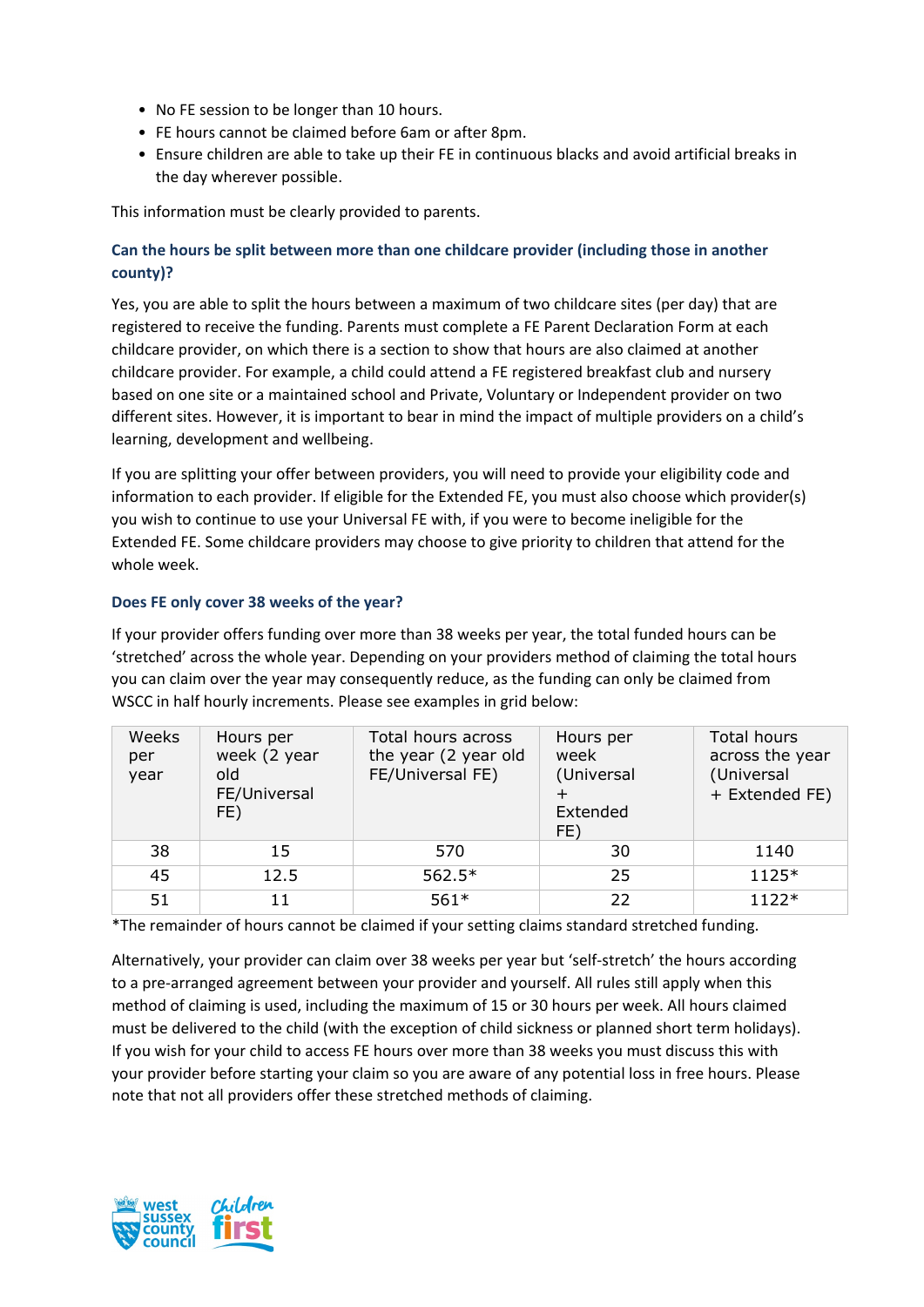# <span id="page-5-0"></span>**Can my childcare provider offer less than 15 (or 30 Extended) hours FE but still charge for additional hours?**

If your childcare provider offers FE over 38 weeks or less, and is open for 15 hours or more per week, then they must offer the full 15 Universal hours of FE. If they are offering the Extended FE (30 hours) the same rule applies but for the increased amounts (30 hours rather than 15). Additional time over and above Universal and/or Extended FE can be charged for, but cannot be a condition of the place. However, if they offer FE stretched over 39+ weeks the entitlement will be less per week but they can only charge for the additional hours over and above FE.

Childcare providers can still choose the times during which FE is made available, and whether they offer only Universal FE or both Universal and Extended FE. Providers who offer both can also choose how many Universal FE places and how many Extended FE places they offer.

Places at childcare providers are subject to availability. Please note, that not all childcare providers may be able to deliver your preferred days/hours, but this may be achieved by using more than one provider, but no more than two sites in one day.

#### <span id="page-5-1"></span>**What is an Admissions Policy?**

The Admissions Policy should set out the childcare provider's priorities for allocating places. Childcare providers will refer to the policy if a parent challenges a decision not to give admission. "FE sessions only" must be included in the list of priorities, however the provider can decide how many of these they offer.

#### <span id="page-5-2"></span>**Can a childcare provider give priority to children attending full time?**

Priority can be given to children who are attending full time but this must be clearly documented in the Admissions Policy of the childcare provider. The childcare provider is obliged to offer just their documented FE time only if they do not fill their vacancies with children accessing a full session/day, and they may choose to offer the place on a term by term basis. The parent should consider the educational benefit to the child of attending for a full session in making a decision.

# <span id="page-5-3"></span>**My child is moving to a new childcare provider mid-term. Will they still be funded at the new provider?**

Yes, funding for both Universal and Extended FE should follow the child to the new childcare provider, calculated from the date at which any contractual notice period finishes. You should ask your current childcare provider to forward the balance of the funding to your new childcare provider. It is the childcare provider's responsibility to provide a clear statement of admissions (including notice period) and term dates for the year, to parents prior to securing a place for their child. Parents are expected to honour notice periods agreed to, however there are occasions when this is not in the best interests of the child. If a parent has not kept to a notice period WSCC will acknowledge a notice period of no more than one month relating to transfers of funding.

#### <span id="page-5-4"></span>**I am moving into West Sussex mid-term. Do I have to wait until next term to get funding?**

If your child is eligible for 2 year old or 3 and 4 year old Universal FE, this is considered an exceptional reason for a setting to claim your funding. However, if the child is eligible for 3 and 4 year old Extended FE, they must wait until the beginning of the following term to access the Extended hours.

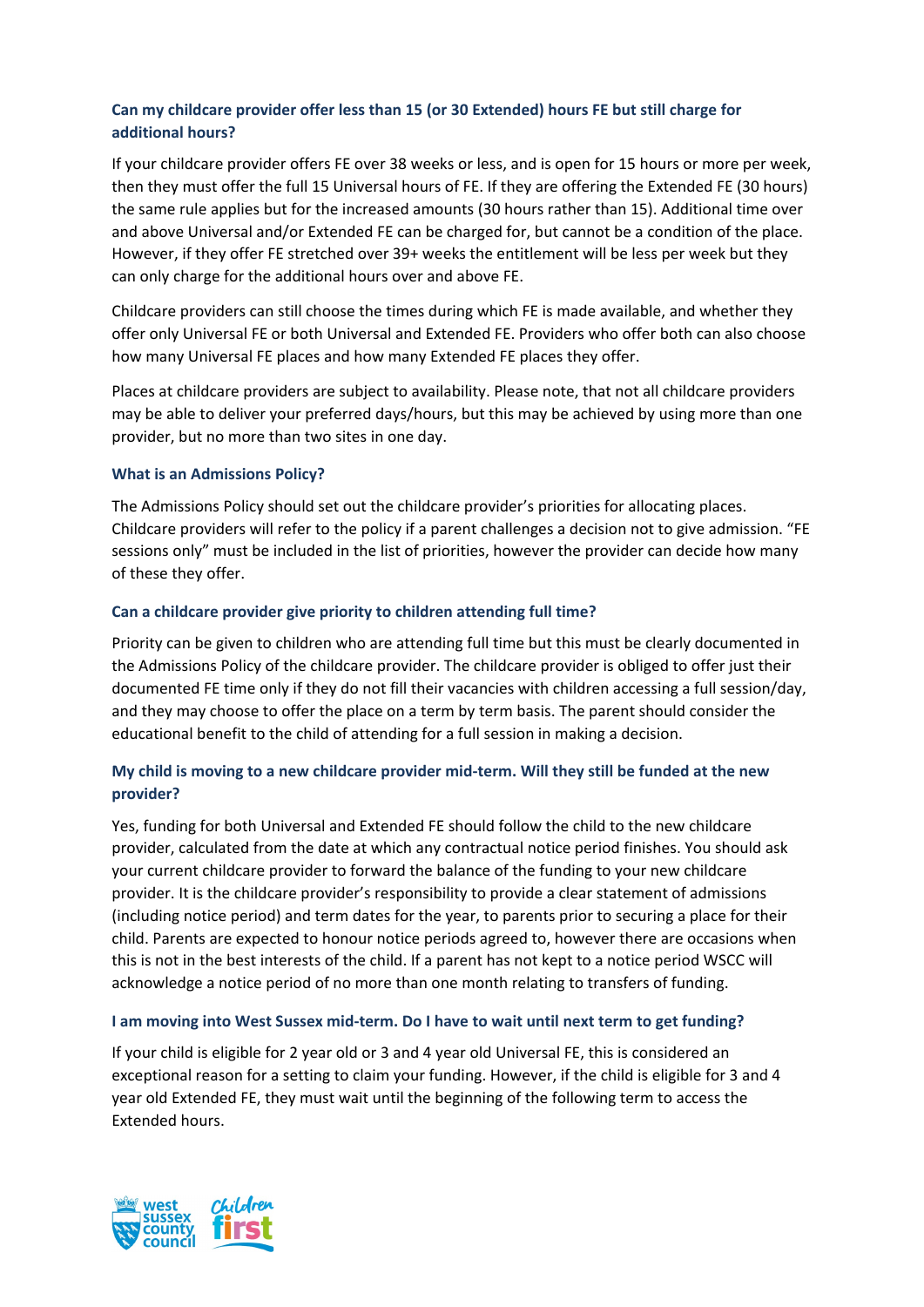# <span id="page-6-0"></span>**Does my child have to be in attendance for the number of hours claimed by our childcare provider every week (including planned holidays)?**

Yes, your child should attend for the hours that have been claimed. Occasional sickness, late arrival and planned holidays are acceptable. Two weeks would be a typical family holiday. For longer periods the circumstances of your family would be taken into account e.g. Four weeks return to country of origin would not trigger funding to be reclaimed.

#### <span id="page-6-1"></span>**If my childcare provider has an INSET day/Emergency closure do I lose the FE time?**

INSET days are over and above the 38 weeks entitlement. As such if your childcare provider has a planned closure during FE time, for example INSET days or bank holidays that causes loss of FE time for your child then they should offer additional hours to compensate. If they cannot offer additional hours they should be planning their INSET days outside of delivery periods. If they can offer alternatives it's up to them and their parents how many they arrange. In the case of Emergency Closures (e.g. for bad weather) then funding for one or two days closure is not recovered by WSCC.

# <span id="page-6-2"></span>**Extended FE (30 HOURS)**

#### <span id="page-6-3"></span>**My child is going to turn 3 next year. How soon can I access the 30-hours?**

Your child may be eligible for the Extended FE from the term after they turn 3 and the term after you receive your eligibility code – whichever is later.

For example, if your child turns 3 on 25 March, and you apply for the Extended FE on 27 March, your child will be eligible for a place from the start of the summer term. However, if your child turns 3 on 25 March but you don't apply for the 30 hours until 5 April, your child won't be eligible for a place until the start of the autumn term, but can still access Universal FE from the summer term. You can apply up to 16 weeks before your child turns 3.

### <span id="page-6-4"></span>**Do childcare providers have to offer the Extended FE (30 hours)?**

No, like the Universal FE, the Extended FE is optional for providers. This means that your childcare provider may decide not to offer funded places. Alternatively, they may limit the number of FE places they offer. Please note that not all providers may be able to deliver your preferred days/hours, but this may be achieved by using more than one provider, but no more than two separate sites in one day.

#### <span id="page-6-5"></span>**If I'm not eligible for the Extended FE, can I still get my 15 hours?**

Yes. The 15-hour offer is still universal so if you're not eligible for an Extended FE place, you will still be eligible for the Universal FE.

#### <span id="page-6-6"></span>**What happens if I become ineligible for the Extended FE e.g. because I lose my job?**

If you no longer meet the eligibility criteria, your child's Extended FE place will continue to be funded for a 'grace period'. You should discuss this with your provider if and when you lose eligibility.

Once the grace period has expired, you will still be eligible for the 15 hours funded Universal FE. If you have been taking up the Extended FE at two providers, you will continue taking up your Universal FE place at the provider(s) you named on your Parent Declaration form.

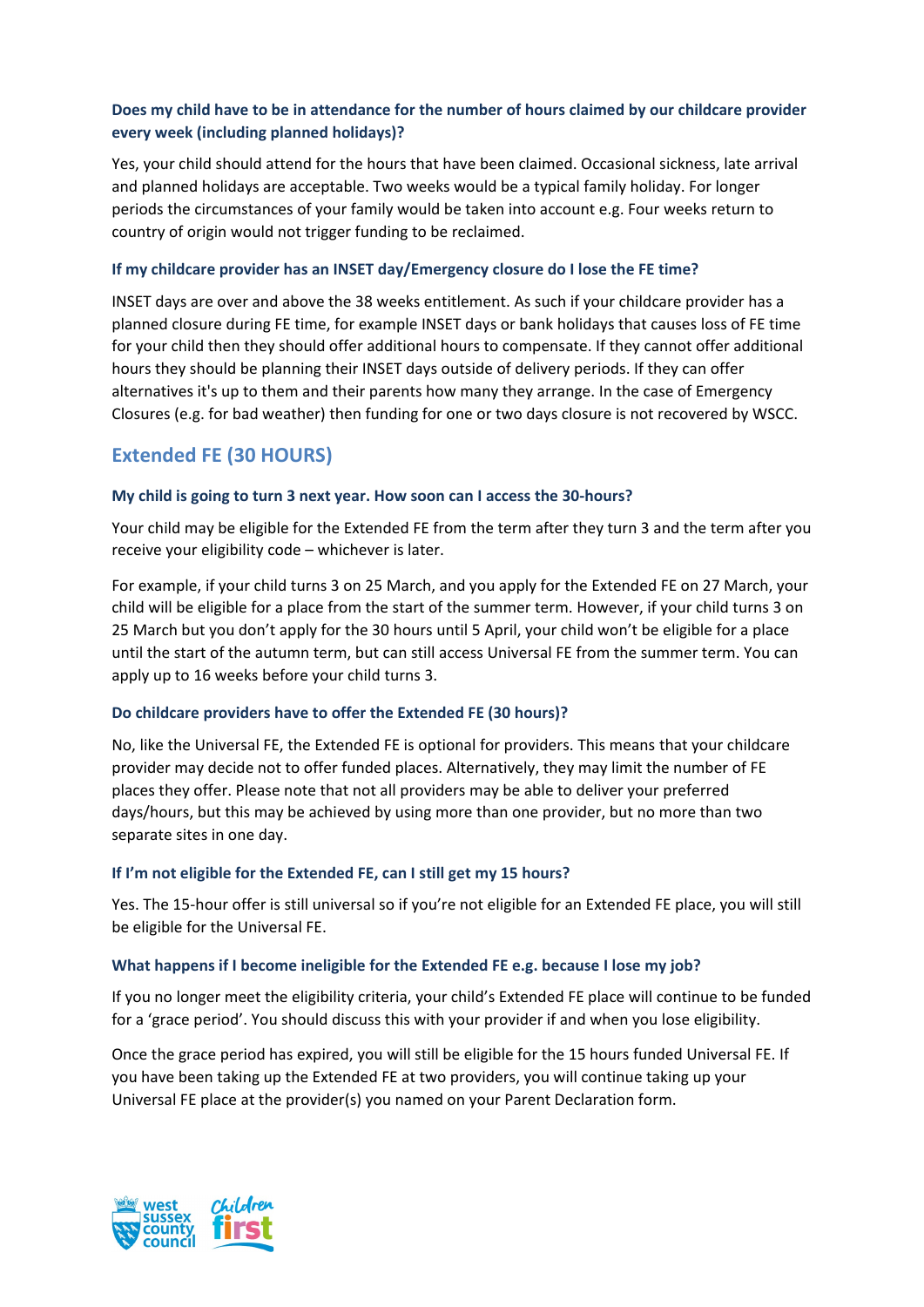# <span id="page-7-0"></span>**Is there any difference in how the first 15 hours (Universal) and the second 15 hours (Extended) under the 30 hour offer will be delivered?**

No, there is no difference. Childcare providers will provide early years care and education that follows the Early Years Foundation Stage (EYFS) across the whole 30 hours and any additional hours accessed.

#### <span id="page-7-1"></span>**Do I have to take up the full 30 hours to receive Extended FE funding?**

# <span id="page-7-2"></span>**No, if you want to take up less, for example, 25 hours per week, this will still be funded by the Government under the Extended FE offer.**

# <span id="page-7-3"></span>**Tax-Free Childcare**

### <span id="page-7-4"></span>**What is Tax-Free Childcare?**

Tax-Free Childcare is a Government scheme that allows all eligible parents of children under 12 – or 17 if your child has a disability – to open an online account to pay for childcare. For every £8 you pay in, the Government will pay in an extra £2.

You can save up to £10,000 in a Tax-Free Childcare account (£8,000 that you have paid in, plus £2,000 that the Government has paid in) or up to £20,000 (£16,000 that you have paid in, plus £4,000 that the Government has paid in) if your child has a disability.

#### <span id="page-7-5"></span>**Am I eligible for Tax-Free Childcare?**

The eligibility criteria for Tax-Free Childcare is broadly the same as for Extended FE. You can only use Tax-Free Childcare to pay registered childcare providers.

It is important to note that, while you can use Tax-Free Childcare alongside Extended FE (or Universal FE), you can't use it at the same time as:

- Childcare vouchers
- Universal Credit
- Tax credits

Research your options before deciding what is best for you – for example, some parents may find they benefit more from being able to use Tax Credits than they would if they switched to Tax-Free Childcare – it depends on your individual circumstances as to what will be best for you and your family.

More information is available [online.](https://www.westsussex.gov.uk/childcarecosts)

# <span id="page-7-6"></span>**Foster Carers and Extended FE**

### <span id="page-7-7"></span>**I'm a foster carer, am I eligible to apply for extended FE?**

Foster carers need to liaise with their social worker to assess whether extended access to childcare is in the best interests of the child. In addition to this a foster carer must also be in receipt of paid employment or (self-employment) outside of their foster carer role. If both partners are foster carers both must meet these criteria. If one partner is a foster carer but one is not, the non-foster carer must meet the usual [eligibility criteria](https://www.westsussex.gov.uk/freechildcare) for non-foster carer parents.

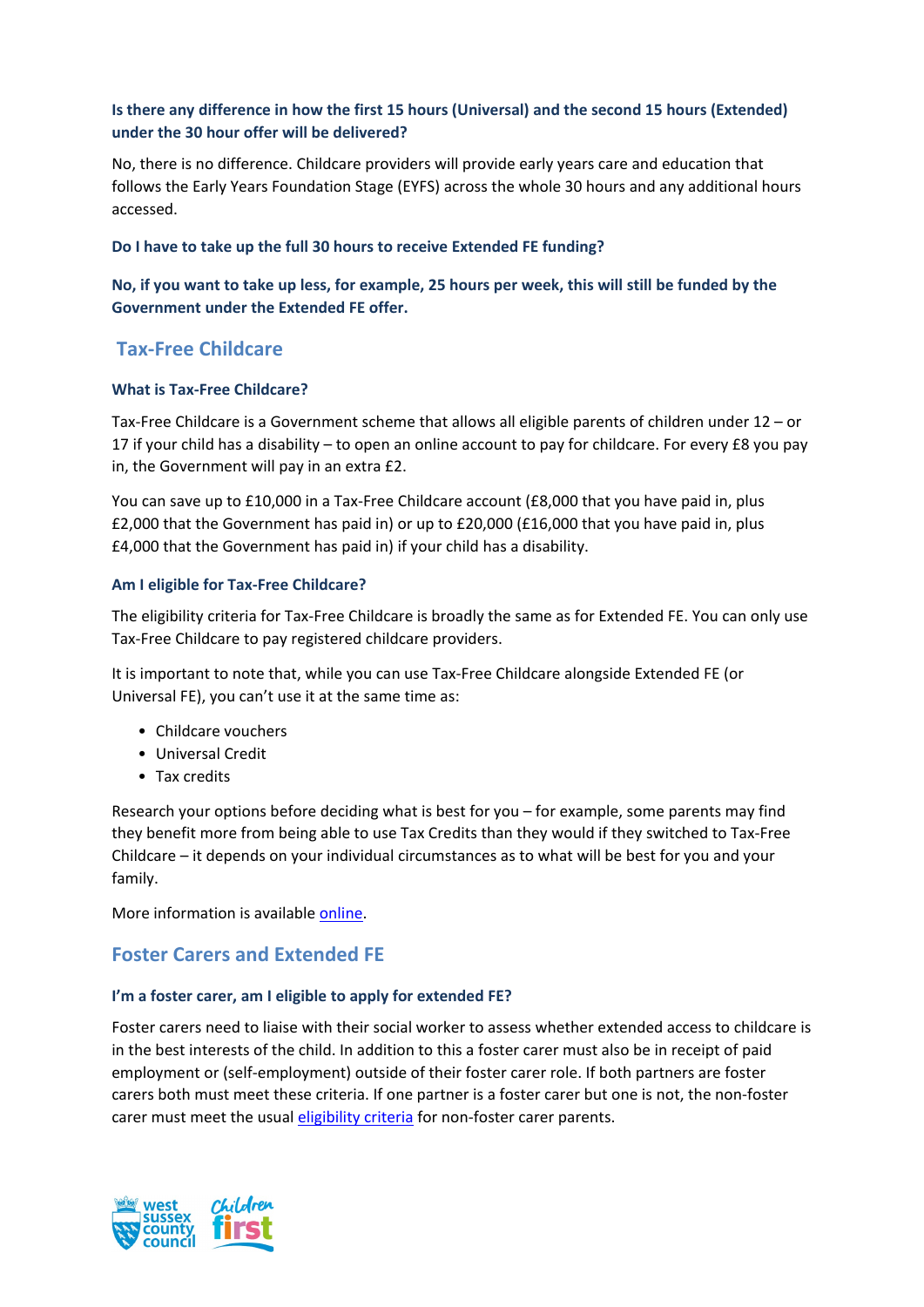#### <span id="page-8-0"></span>**Does self-employment count?**

Yes. In the case of self-employed foster parents, they need to be able to demonstrate to the Local Authority that they are actively working but as they do not have to meet an income threshold, further details would not be needed.

#### <span id="page-8-1"></span>**Who is the designated person?**

Speak to the child's social worker in the first instance. The designated person from the Virtual School will give the final agreement for the Extended FE to ensure that it is in the child's best interest.

#### <span id="page-8-2"></span>**I'm a foster carer but my partner is not – am I eligible?**

The non-foster carer will have to meet the normal income threshold for Extended FE that is the equivalent of 16 hours at the national minimum/living wage.

#### <span id="page-8-3"></span>**Why do foster carers need to reconfirm at all?**

This is an extension of Extended FE to children in foster care. The only difference is that foster carers will need to demonstrate they are working outside their fostering role and that accessing 30 hours with an early years and childcare provider is consistent with the child's care plan. These checks mean there is a parallel application process, but reconfirmation is a normal part of the process to access Extended FE.

#### <span id="page-8-4"></span>**Why can't foster carers apply through the digital childcare service?**

Before children in foster care access 30 hours, it is right that a check is made that this is in the best interest of the child and is consistent with the care plan. Also the criteria for eligibility are different, so applications can't be made in the same way.

# <span id="page-8-5"></span>**If it is in the best interest of the child, shouldn't they be able to access Extended FE regardless of the working status of their foster carers?**

If foster carers do not meet the eligibility criteria, local authorities can assess the child's needs for early years' education and childcare as part of the child's care plan, but this would be funded in a different way.

Fostering is a huge responsibility and you are forcing foster carers to work and devote less time to looking after these vulnerable children.

We are not expecting or requiring foster parents to work outside fostering unless they choose to do so and this decision is supported by the fostering service. There is no requirement on the type of work or number of hours that a foster carer must work in order to access the Extended FE. Furthermore, foster carers will only be eligible if this is consistent with a child's care plan.

#### <span id="page-8-6"></span>**Why did it take so long to enable children in foster care to take up Extended FE?**

Children in foster care are some of our most vulnerable children so it was important to get this right to ensure children's needs are at the forefront of the planning. The Government has consulted extensively with local authorities, independent fostering agencies, foster carers and others in the sector to ensure this can be implemented in way that gets the balance right between support for foster carers and protecting the welfare of the child.